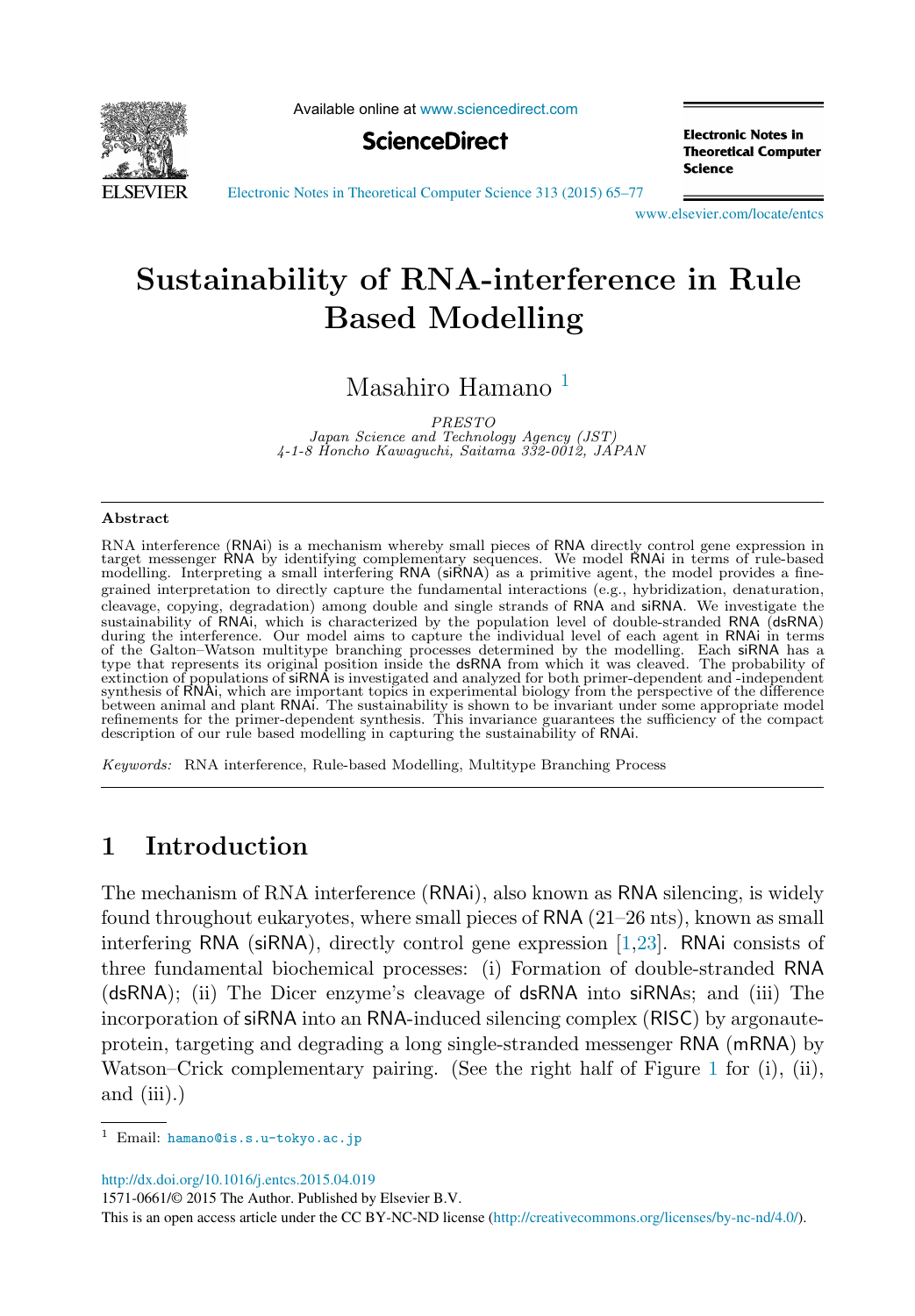<span id="page-1-0"></span>

Fig. 1. RNA interference

This work concerns a certain circularity among the three processes, which explains the persistence with which RNAi is sustained. We model circular paths from (ii) and (iii) to (i) such that secondary dsRNA is synthesized by RNA-directed RNA polymerase (RdRp) mediation.

The synthesis is performed in two ways  $[1,2,4,26]$  $[1,2,4,26]$ : (1) primer-dependent synthesis: An siRNA resulting from (ii) and (iii) triggers polymerization from a singlestranded mRNA template; (2) primer-independent synthesis: RNA containing an aberrant feature resulting from (iii) is duplicated without the trigger.

(See Figure 2 for an illustration of these synthesis mechanisms and Figure 1 for RNAi with primer-dependent synthesis.)



Fig. 2. Two circular paths for the synthesis of dsRNA

The purpose of this paper is to demonstrate the effectiveness of primerindependent duplication (2) compared to primer-dependent polymerization (1). To show this, we first represent RNAi as a rule-based model using kappa calculus, which is a well-established means of handling the combinatorics of molecular interactions [\[9,10,12\]](#page-11-0). The machinery of RNAi is seen as the combinatorial expression of various sized segments of nucleotides in terms of hybridization, denaturation, ligation,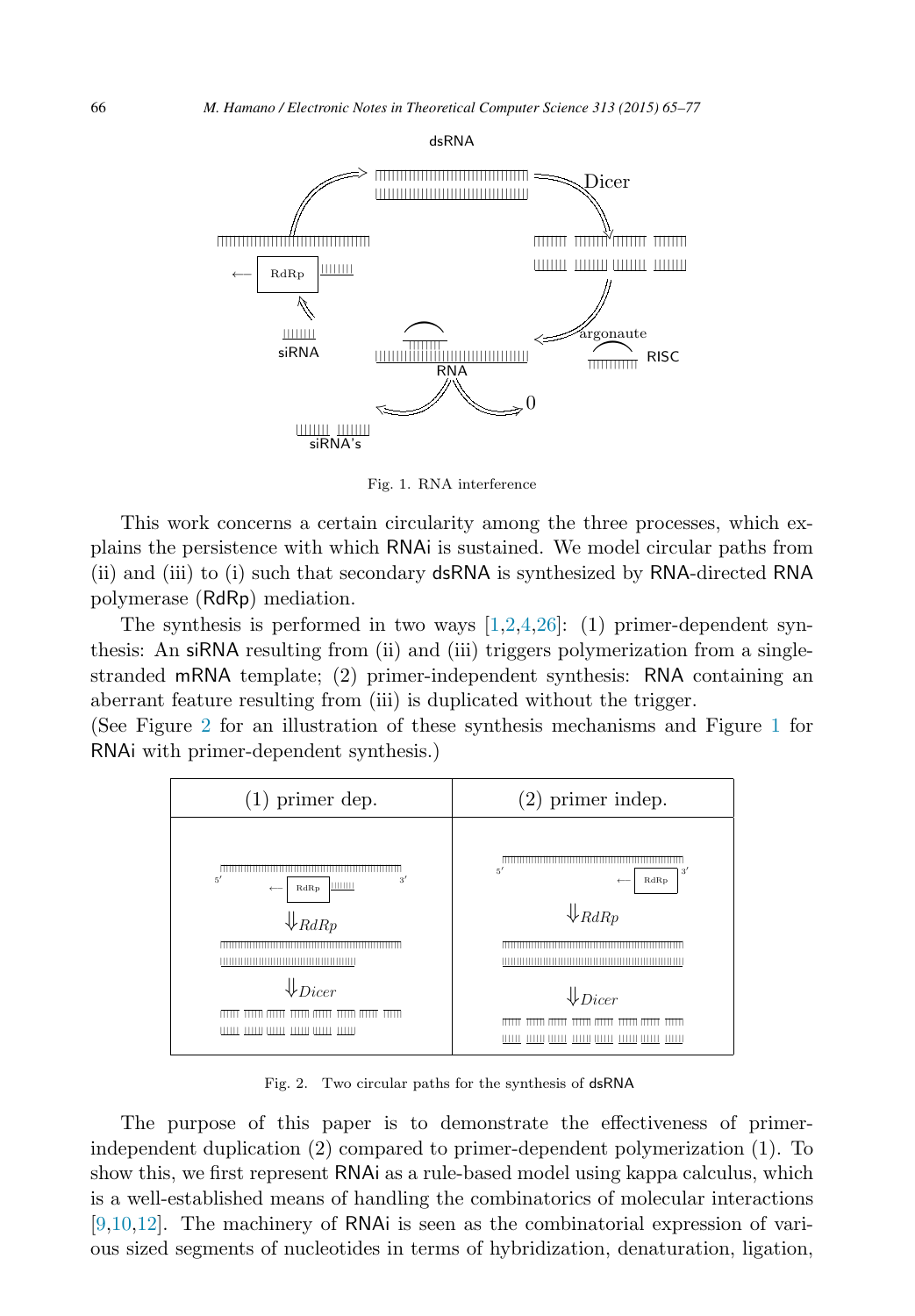cleavage, copying and so on. Our representation takes siRNA as a primitive agent that has appropriate sites for *phosphate* bonds and *hydrogen* bonds. Each siRNA has an associated type denoting its original position inside the dsRNA from which it was cleaved. Other agents can be defined in terms of these primitive agents and types. (mRNA is represented as a sequence of siRNAs with phosphate bonds to each predecessor and successor, and dsRNA is described by two complementary strands of RNA joined by hydrogen bonds.) Interactions involving RNAi are described by a set of rules according to the binding and unbinding of certain sites on the different types of siRNA. (The cleavage of dsRNA by Dicer is a simultaneous unbinding reaction via phosphate bonds. RISC matching of a complementary sequence is the binding of hydrogen bonds between two complementary sites of mRNA and siRNA.) Importantly, these principal reactions consisting of RNAi are digital in nature, with certain stochastic rates for each rule and site. This fits into the stochastic semantics [\[25,](#page-12-0)[5\]](#page-11-0) of stochastic processes calculi, which include kappa calculus.

We analyze how RNAi evolves under these rule-based dynamics. In such modelling, the sustainability of RNAi, which is our main concern in this paper, is captured by individual populations of each agent in each generation. As seen in Figure [1,](#page-1-0) dsRNA is an initiator of RNAi, and is itself produced by an siRNA trigger. Hence, the population level of siRNA is a prime factor in sustaining RNAi. In general, the kappa syntactical modelling yields stochastic Markov processes as its semantical counterpart. Moreover, our RNAi modelling with typed siRNA agents yields Galton–Watson multitype branching processes, the semantics of which allow us to analyze the growth of each siRNA population. The use of a multitype branching process was suggested in [\[3\]](#page-11-0), though most mathematical modelling of RNAi is phenomenologically and deterministically given by differential equations [\[3,6,13,](#page-11-0)[18\]](#page-12-0). Rule-based modelling naturally provides the stochastic process of branching by directly capturing the interactions among agents.

Besides its practical agility for statistical analysis [\[7,9,](#page-11-0)[21\]](#page-12-0), the main advantages of rule-based modelling in our work are its compactness for describing rules and its model refinement to incorporate less-compact details. Our aim in this paper is to show that a certain property of the evolution of RNAi is sufficiently captured by this compact modelling to allow polymerization to synthesize dsRNA. To ensure this, the model is refined in such a manner that the property obtained in the compact model is shown to be invariant under some appropriate class of model refinements.

We show that, with only primer-dependent synthesis, the population of each type of siRNA becomes extinct. Hence, RNAi ceases to be sustained. The probability of these extinctions is proved to be 1 by the compact description of the rules, and the probability is shown to remain invariant under plausible classes of model refinements, which globalize the compact rules by incorporating contextual traits of the complexes. Then, as soon as primer-independent synthesis is augmented, RNAi is shown to become sustainable because the extinction probabilities become less than 1.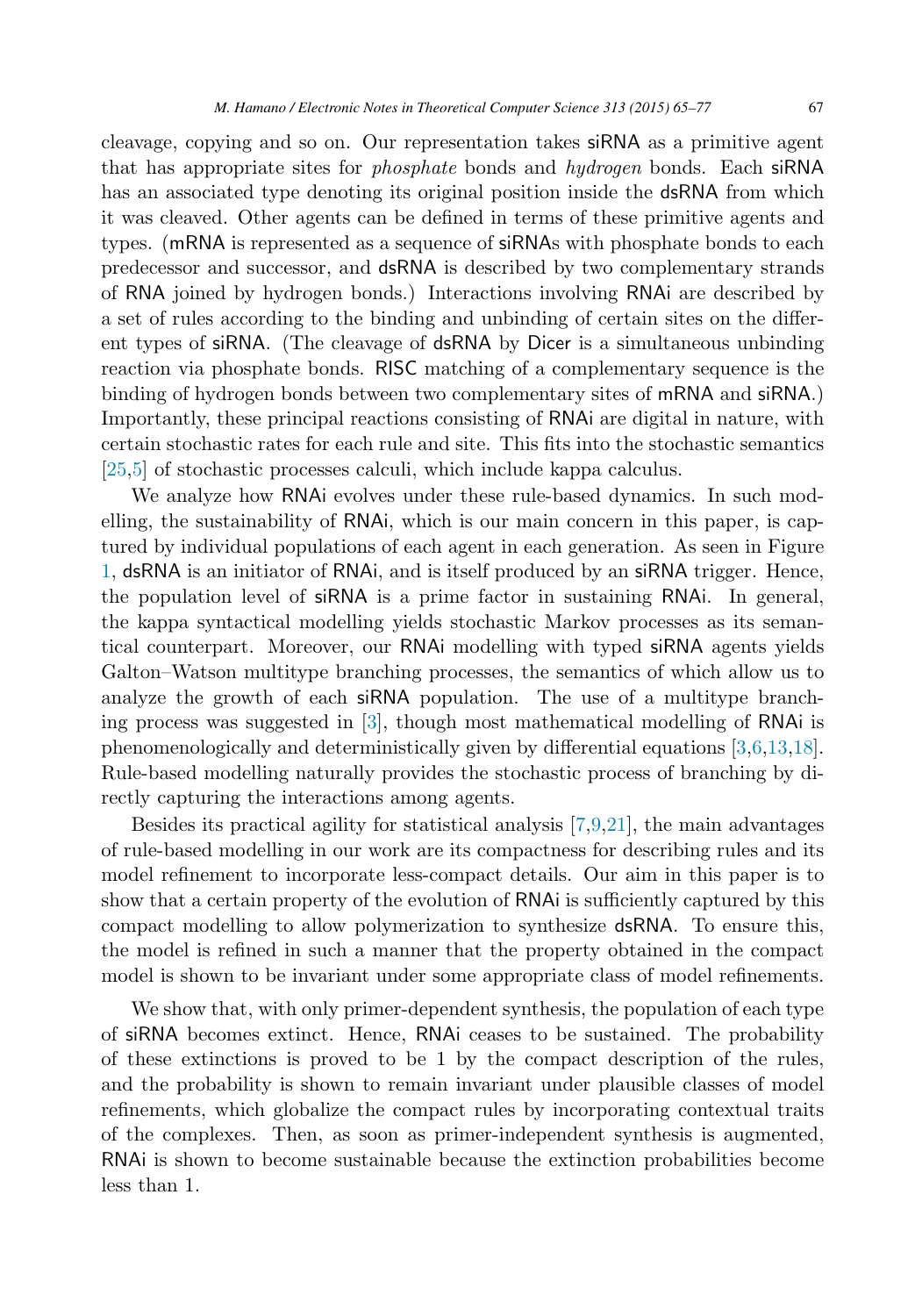### <span id="page-3-0"></span>**2 Rule Based Modelling of** RNAi

In this section, we model RNAi syntactically using kappa calculus [\[10\]](#page-11-0). In our rulebased modelling of RNAi, each siRNA is considered a primitive agent, denoted by  $S_k$ , where the index k (called the type) designates the position inside the dsRNA from which the agent originates. (In this paper, siRNA stands for *single-stranded* one.) Types are natural numbers  $1, 2, \ldots, m$  from downstream to upstream  $(3'$  to  $5'$  of mRNA).  $T$  denotes the set of all types. Each primitive agent has three sites

$$
\mathsf{siRNA} = S_k(l, h, r),
$$

where r and l are for *phosphate* bonds and h is a segment for a series of hydrogen bonds with 21–26 nts. Binding of two sites is represented by a common superscript. The mRNA and dsRNA agents are represented as complexes consisting of primitive  $S_k$ s with appropriate bonds.

$$
\mathsf{mRNA} = \dots, S_{n+1}(l^{n+2}, r^{n+1}), S_n(l^{n+1}, r^n), \dots, S_2(l^3, r^2), S_1(l^2, r)
$$

dsRNA =  
\n..., 
$$
S_{n+1}(l^{n+2}, h^{1_{n+1}}, r^{n+1}), S_n(l^{n+1}, h^{1_n}, r^n), ..., S_2(l^3, h^{1_2}, r^2), S_1(l^2, h^{1_1}, r)
$$
  
\n...,  $S_{n+1}(l^{n+2}, h^{1_{n+1}}, r^{n+1}), S_n(l^{n+1}, h^{1_n}, r^n), ..., S_2(l^3, h^{1_2}, r^2), S_1(l^2, h^{1_1}, r)$ 

Note that in the definition of mRNA, site h for each  $S_k$  is not written, whereas it is present in the definition of dsRNA. See Figure 3 for a visual representation of each agent with their respective sites, where bound (res. unbound) sites are represented by black (res. white) circles.



Fig. 3. Agents defined using  $S_k$ 

Three fundamental reactions of RNAi are described by the following rules:

#### **Definition 2.1**

(i) polymerization

 $S_k(l, h^{1_k}, r^k) \longrightarrow S_k(l^{k+1}, h^{1_k}, r^k), S_{k+1}(l, h^{1_{k+1}}, r^{k+1})$ 

This rule describes how siRNA of type  $k + 1$  is produced from its predecessor type. The bounded site h (res. r) on the left-hand side (LHS) gives the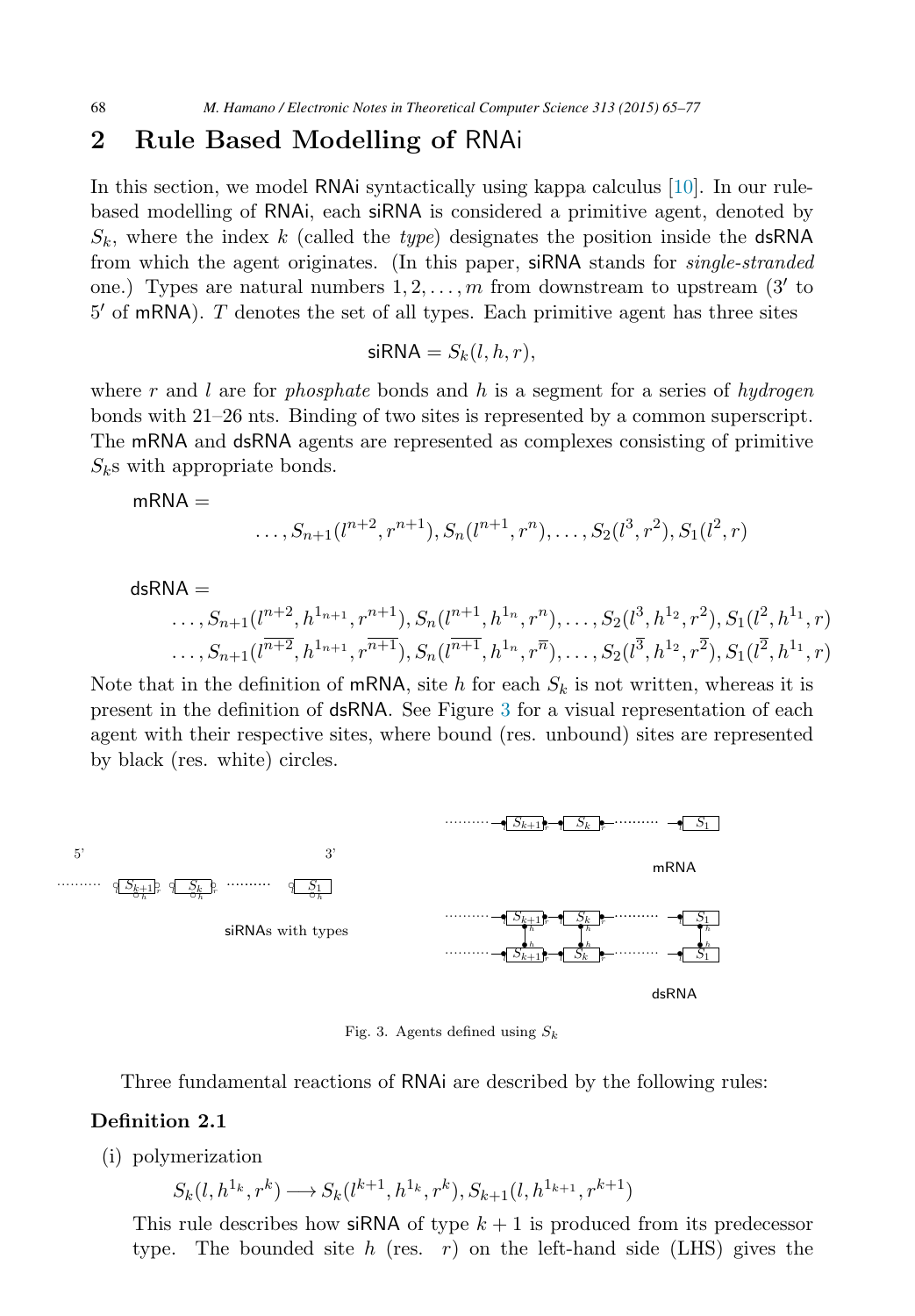<span id="page-4-0"></span>condition that the hydrogen (res. ligation) bond must connect to the template mRNA (res. to the predecessor of  $S_k$ ). This rule is compact in that only the local part of the domains and ranges of the rule are specified. The contextual siRNA so far produced (i.e.,  $S_i$  with  $i < k$ ) and the template mRNA (i.e., the upper strand mRNA having the complementary site for the hydrogen bond  $h$ of  $S_k$ ) are not relevant to this rule.

(ii) cleavage

$$
\prod_{i \in T} (S_i(l^{i+1}, h^{1_i}, r^i) \mid S_i(l^{i+1}, h^{1_i}, r^{\bar{i}})) \longrightarrow \prod_{i \in T} (S_i(l, h^{1_i}, r) \mid S_i(l, h^{1_i}, r))
$$

where the LHS of the rule describes dsRNA, written with  $\vert$  in place of, and  $\prod$ to denote compositions of |. All the phosphate bonds on the RHS are released by the rule.

(iii) degradation

$$
\mathsf{RISC}(h^{1_k}), \quad S_k(l^{k+1}, h^{1_k}, r^k) \mid \prod_{i \in T \setminus \{k\}} S_i(l^{i+1}, r^i) \longrightarrow \mathsf{RISC}(h), \; 0
$$

where RISC is an agent with a site for hydrogen bonding to a complementary sequence of mRNA. The second agent on the LHS is mRNA with one bound site for hydrogen bonds. RISC is recycled, that is, it occurs on both the LHS and RHS.

See Figure 4 for an illustration of each rule.

(i) polymerization (iii) degradation



Fig. 4. Rules of RNAi

**Remark 2.2** In the above cleavage rule (ii), we choose a modelling process that destroys several bonds simultaneously. However, for a smaller time-scale, intermediate steps may be needed in terms of successive Dicer interactions against the dsRNA. Given that Dicer is a molecular ruler [\[19\]](#page-12-0) for recognizing dsRNA and cleaving 21–26 nts for the length of siRNA, we define it as an agent  $D(1,\ldots,k,\ldots,m)$  with m sites for measuring/cleaving dsRNA. The cleaving of dsRNA is then represented by the successive interactions of Dicer, for which siRNA needs to be augmented with another site d. The following is an alternative, fine-grained representation of the cleavage rule that produces a series of (ii-k) rules,  $k = 1, \ldots, m$ , corresponding to (ii).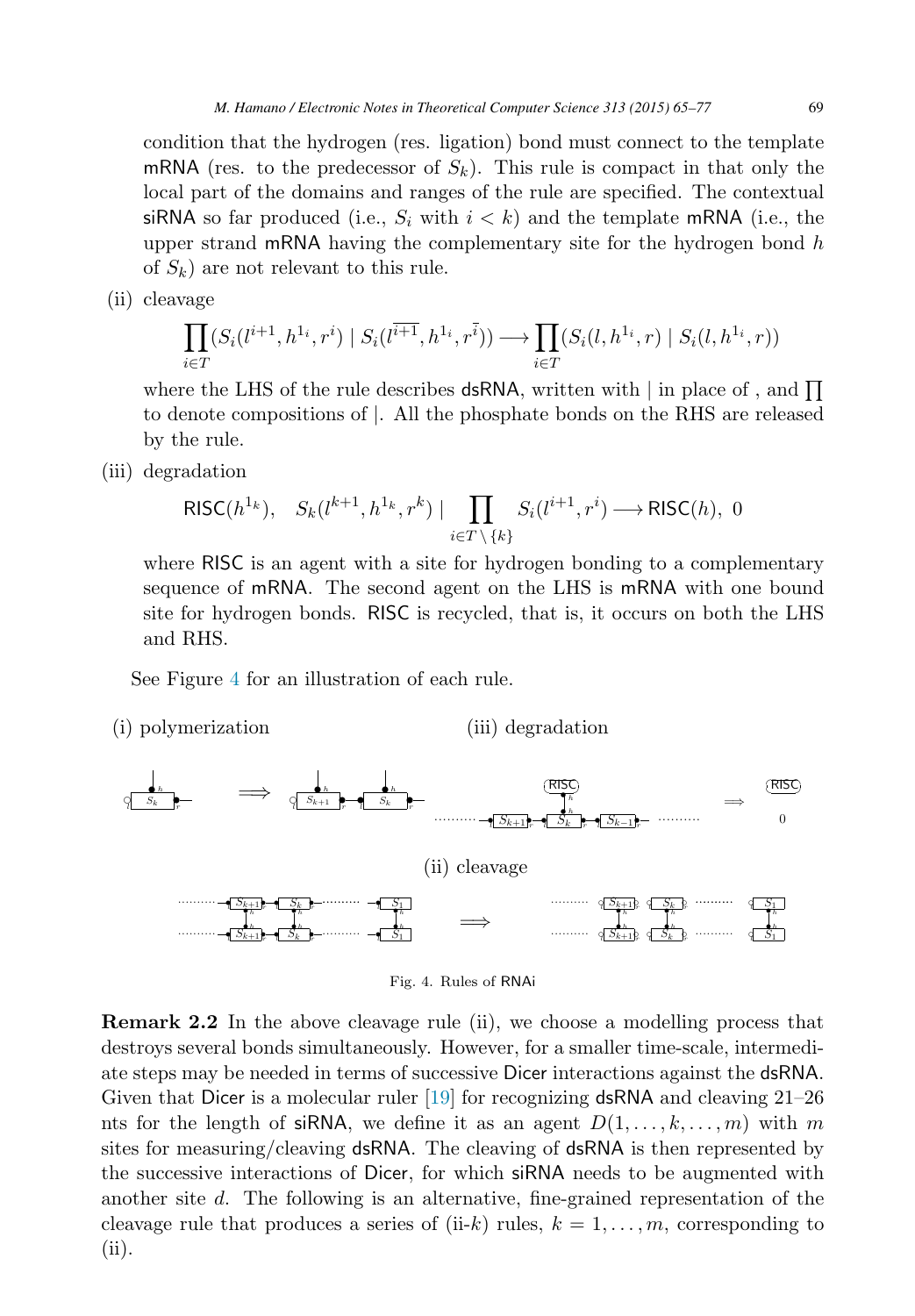$(ii-k)$  k-th measuring/cleaving of Dicer over dsRNA

$$
D(1, ..., k, ..., m) | (S_k(l^{k+1}, h^{1_k}, r, d) | S_k(l^{\overline{k+1}}, h^{1_k}, r)) | C_{k+1,k}
$$
  
\n
$$
\longrightarrow
$$
 (binding of k-th site of Dicer to dsRNA)  
\n
$$
D(1, ..., k^0, ..., m) | (S_k(l^{k+1}, h^{1_k}, r, d^0) | S_k(l^{\overline{k+1}}, h^{1_k}, r)) | C_{k+1,k}
$$
  
\n
$$
\longrightarrow
$$
 (clearing S<sub>k</sub>s)  
\n
$$
D(1, ..., k^0, ..., m) | (S_{k+1}(l^{k+2}, h^{1_{k+1}}, r) | S_{k+1}(l^{\overline{k+2}}, h^{1_{k+1}}, r))
$$
  
\n
$$
| (S_k(l, h^{1_k}, r, d^0) | S_k(l, h^{1_k}, r)) | C_{k+2,k}
$$
  
\n
$$
\longrightarrow
$$
  
\n(unbinding of D)  
\n
$$
D(1, ..., k, ..., m) | (S_{k+1}(l^{k+2}, h^{1_{k+1}}, r) | S_{k+1}(l^{\overline{k+2}}, h^{1_{k+1}}, r)) | C_{k+2,k+1}
$$

where 
$$
C_{n_1,n_2} = \prod_{i \ge n_1} U_i | \prod_{i < n_2} T_i
$$
 with  
\n
$$
U_i = S_i(l^{i+1}, h^{1_i}, r^i) | S_i(l^{i+1}, h^{1_i}, r^{\bar{i}})
$$
 and  $T_i = S_i(l, h^{1_i}, r) | S_i(l, h^{1_i}, r)$ .

See Figure 5 for a visual description of this rule.



An important aspect of the fine-grained rules  $(iik)$  is that they make the description of cleavage compact, involving only local structures without mentioning the whole structure.

### **3** RNAi **as a Multitype Branching Process for** siRNA

This section describes a semantical study of the rule-based modelling presented in Section [2.](#page-3-0) We show that the two syntheses of dsRNA described in Section [1](#page-0-0)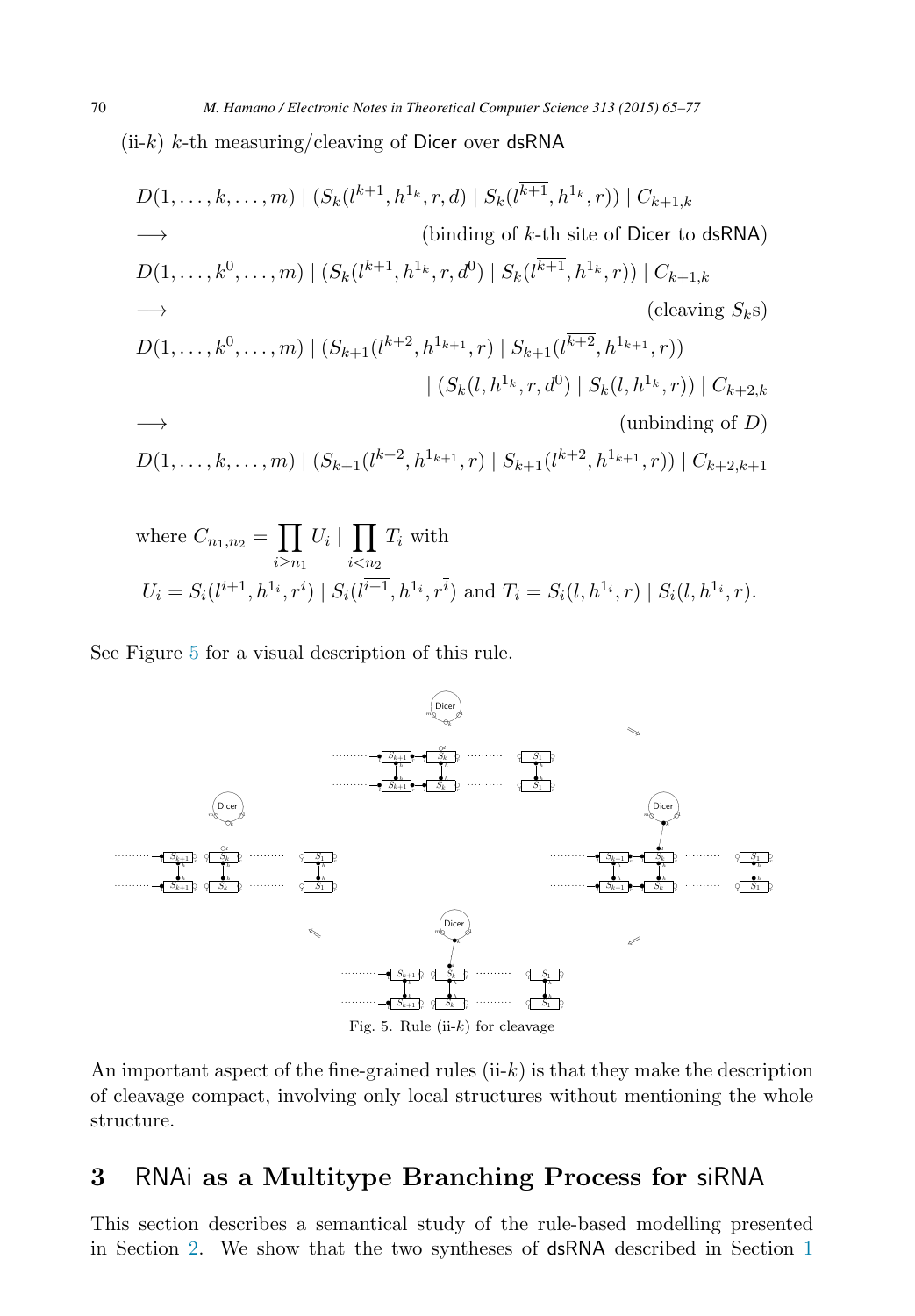are captured and discriminated by Galton–Watson multitype branching processes [\[20,](#page-12-0)[14\]](#page-11-0) for the different siRNA types introduced in Section [2.](#page-3-0)

A sequence  $\{Z(n)\}\$  of vector random variables represents the number of individuals of the various types of  $\sin N\lambda$  in the *n*-th generation

$$
\mathbf{Z}(n)=(Z_1(n),\ldots,Z_m(n))
$$

so that  $Z_i$  is a random variable for  $S_i$  (i.e., for siRNA of type i).

The  $m \times m$ -matrix  $M = (m_{ij})$ , called the *mean matrix*, is defined by

$$
m_{ij} = E[Z_j(1) | \mathbf{Z}(0) = \mathbf{e}_i]
$$

for all  $i, j = 1, 2, \ldots, m$ , where  $\mathbf{e}_i$  denotes the vector whose *i*-th component is 1 and whose other components are 0. That is, each element  $m_{ij}$  gives a type i individual's expected number of children of type  $j$ . Let us write

$$
u(n) = E[\mathbf{Z}(n)] = (E[Z_1(n)], \dots, E[Z_m(n)])
$$

so that

$$
u(n) = u(0)M^n.
$$

Corresponding to the sequence of vector-valued random variables is the sequence  $f(\mathbf{s})=(f_1(s),\ldots,f_m(s))$  of generating functions for  $\mathbf{s}=(s_1,\ldots,s_m)\in[0,1]^T$ , defined by

$$
f_i(\mathbf{s}) = \sum_r P[\mathbf{Z}(n) = r \mid \mathbf{Z}(0) = \mathbf{e}_i] s_1^{r_1} s_2^{r_2} \cdots s_M^{r_m}.
$$

The generating functions characterize trivial processes without any branching, such that each individual has exactly one offspring of any type with probability 1. The characterization of this *singular process* is  $f(s) = As<sup>T</sup>$  for some matrix A.

In this paper, we are interested in the probabilities  $q_i$  of the eventual extinction of the process initiated with a single particle of type  $i$ . These are given by

$$
q_i = \lim_{n \to \infty} q_i(n) \text{ where } q_i(n) = P[\mathbf{Z}(n) = 0 \mid \mathbf{Z}(0) = \mathbf{e}_i].
$$

The generating functions  $f_i(s)$  yield a recursive definition of the probability  $q_i(n)$ such that

$$
q_i(1) = f_i(0)
$$
 and  $q_i(n + 1) = f_i(\mathbf{q}(n))$ 

for **q**(n) = (q<sub>1</sub>(n),...,q<sub>m</sub>(n)). Taking the limit of this recursion, we have (i ∈  $\{1, \ldots, m\}$ 

$$
q_i = f(\mathbf{q}) \text{ for } \mathbf{q} = (q_1, \dots, q_m).
$$

In an irreducible branching process, each type of individual may eventually have progeny of any other type. For every pair  $(i, j)$  of types, there exists an integer  $n \geq 1$  such that

$$
P[Z_j(n) \ge 1 \mid \mathbf{Z}(0) = \mathbf{e}_i] > 0.
$$

That is, the  $(i, j)$ -th element of  $M<sup>n</sup>$  is strictly positive.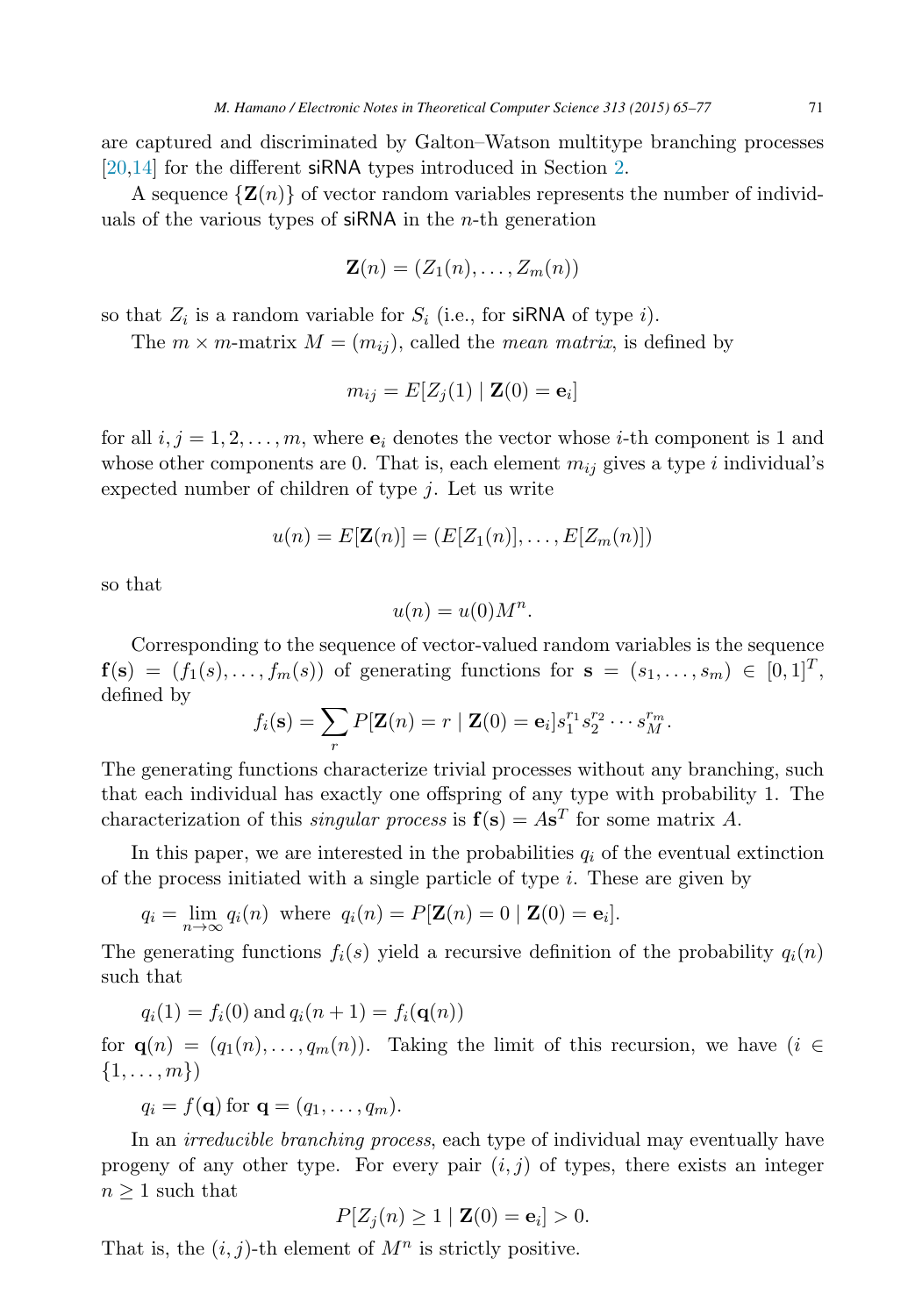<span id="page-7-0"></span>The irreducibility is a criterion to discriminate primer-independent from primerdependent synthesis:

#### **Proposition 3.1**

- (1) RNAi with primer-dependent synthesis yields a reducible branching process.
- (2) RNAi with primer-independent synthesis yields an irreducible branching process.

**Proof.** In primer-dependent synthesis, it is directly observed that no children of type  $S_k$  with  $k < n$  are produced by a parent of type  $S_n$ . In contrast, in primerindependent synthesis, every type of offspring is produced immediately, thus this process becomes irreducible.

The well-known Perron–Frobenius theorem for the classical theory of matrices (cf. Theorem 6.1 of [\[20\]](#page-12-0)) says that, for every irreducible process, the mean matrix M has a unique positive eigenvalue  $\rho$  (called its *Perron–Frobenius root*) that is greater in absolute value than any other eigenvalue, and the powers of  $M$  have the property that

 $M^{n} = \rho^{n} M_{1} + o(\rho^{n}),$ 

where  $M_1$  is the matrix whose  $(i, j)$ -th element is given by  $u_i \cdot v_j$  for the normalized right and left eigenvectors  $^tu$  and v such that  $\rho v = vM$  and  $\overline{M}u = \rho u$ .

Irreducibility is the property that any initial configuration can lead to any other composition. Hence, in irreducible populations, all types grow at the same rate according to the single parameter  $\rho$  of the Perron–Frobenius root. Therefore, this parameter completely characterizes the extinction and growth:

**Lemma 3.2 (Theorem 7.1 of pg. 16 [\[20\]](#page-12-0) for irreducible processes)** For a non-singular and irreducible process, the probability of extinction is the solution of

$$
\mathbf{f}(\mathbf{s}) = \mathbf{s}
$$

that is closest to the origin in the unit cube  $[0, 1]^T$ . Moreover,

- (i) If  $\rho \leq 1$ , then  $q_i = 1$  for all  $i = 1, \ldots, m$ .
- (ii) If  $\rho > 1$ , then  $q_i < 1$  for all  $i = 1, \ldots, m$ .

In reducible processes, distinct groups of types that do not produce those of other groups can be distinguished. Reducible systems can, in general, display great heterogeneity. One type may become extinct, whereas another thrives, and different types may grow at different rates. Nevertheless, uniform extinctions occur in the following case, with  $\lambda$  given by the maximal eigenvalue of the mean matrix:

**Lemma 3.3 (Theorem 3.1 of pg. 65 [\[20\]](#page-12-0) for reducible processes)** If a reducible multitype branching process is non-singular and  $\lambda \leq 1$ , then the population becomes extinct with probability 1 given that  $\mathbf{Z}(0) = \mathbf{e}_i$  for all *i*.

The primer-dependent polymerization of RNAi gives the following mean matrix  $M_{dep}$ , which is triangular with lower left elements of 0.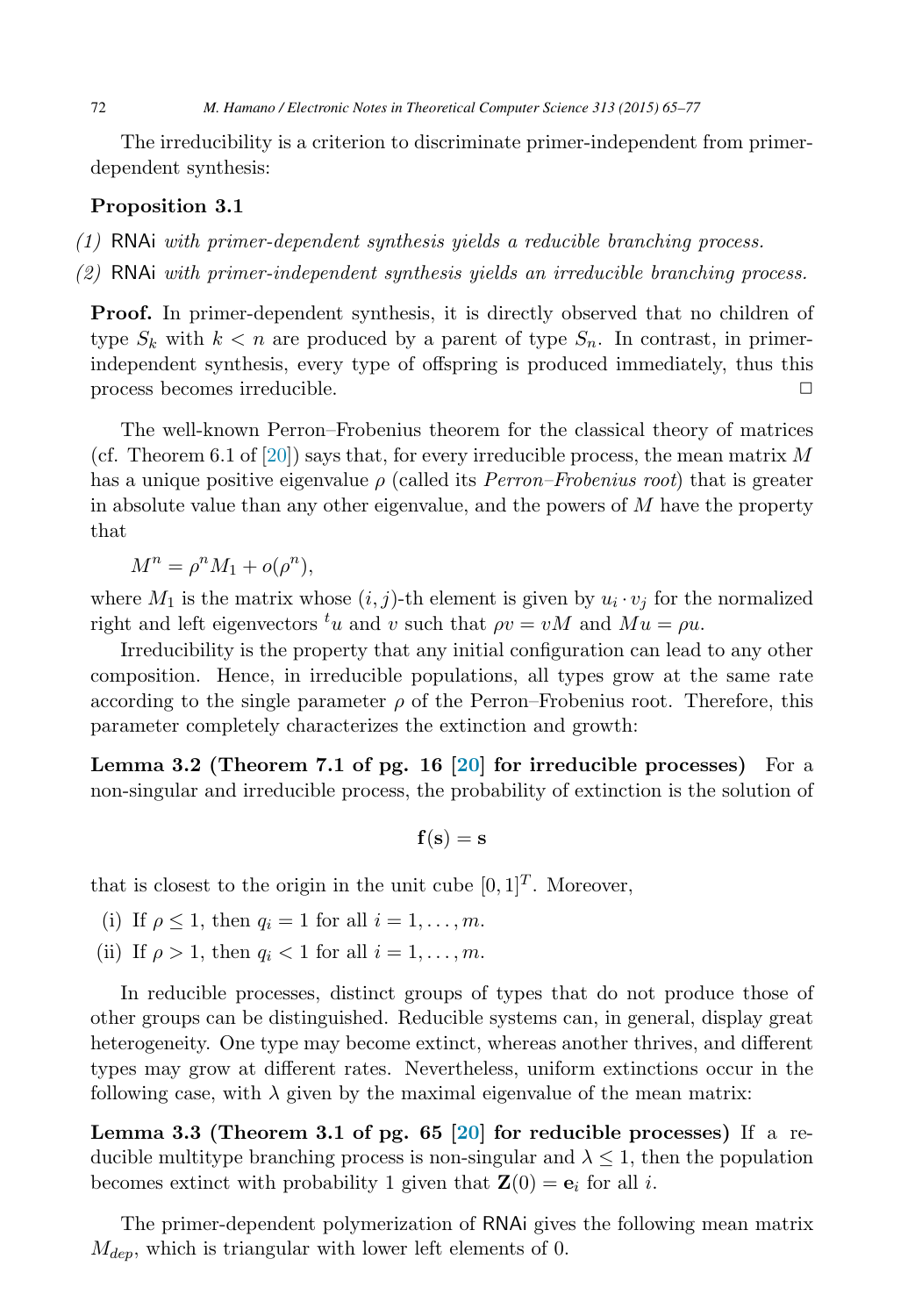<span id="page-8-0"></span>
$$
(1) \ \ M_{dep} = \begin{pmatrix} s_1 & * \\ & s_2 & \\ & & \ddots & \\ & & & s_m \end{pmatrix}
$$

Let  $u_n$  denote the *n*-th row of the matrix [\(1\)](#page-7-0):

$$
u_n=(0,\ldots 0,s_n,m_{n,n+1},\ldots,m_{nm}).
$$

Then, each element of  $u_n$  (from left, respectively) corresponds to the birth rate of children  $S_i$  (with  $i = 1, 2, \ldots, m$ , respectively) triggered by the polymerization of agent  $S_n$ . The front 0s indicate that no children  $S_j$  ( $1 \leq j \leq n$ ) are produced by the polymerization triggered by  $S_n$ . The element  $m_{n,i}$ , which is the birth rate of the individual  $S_i$ , is then determined by its immediate predecessor  $S_{i-1}$  according to the polymerization rule of Definition [4.](#page-4-0) Thus, we have

$$
s_n = \mathsf{site}_n(S_n) \quad \text{and} \quad m_{n,i} = \mathsf{site}_{n,i}(S_{i-1}, S_i),
$$

where site indicates that  $s_n$  and  $m_{n,i}$  are determined by the states of all the sites of the agents inside the arguments.

**Example 3.4** Each siRNA of type k decays with probability  $s'_k$ . Then, with probability q, siRNA binds to a complementary mRNA to trigger RdRp to copy the template mRNA. With probability h, denaturation takes place between  $S_k$  and the mRNA, breaking the hydrogen bonds. With probability  $r$ , ligation breaks between two siRNAs of types  $k-1$  and k. Under these conditions,  $u_n$  for [\(1\)](#page-7-0) is given by the following, where  $\bar{x} = 1 - x$ :

$$
s_n = 1 - s'_n
$$
 and  $m_{n,i} = \bar{h}(\bar{h}\bar{r})^{i-1} q s_n$ .

**Proposition 3.5 (Extinction of** siRNA **in solely primer-dep. synthesis)** The populations of all types of siRNA  $S_1, \ldots, S_m$  eventually become extinct.

**Proof.** The eigenvalues of [\(1\)](#page-7-0) are given by its diagonal elements. Hence, the Perron–Frobenius root is the maximum eigenvalue, and this is less than or equal to 1. Thus, the assertion follows from Lemma [3.3.](#page-7-0)  $\square$ 

As soon as primer-independent synthesis is enabled, we have the following:

**Proposition 3.6 ( Sustainablility of** RNAi **with primer-indep. synthesis)** RNAi may be sustainable with primer-independent synthesis. That is, The probability of extinction of every type  $S_1, \ldots, S_m$  becomes less than 1.

**Proof.** The mean matrix  $M_{indep}$  for the primer-independent synthesis has the following form:

$$
M_{indep} = M_{dep} + \sum_{j=1}^{m} \mathbf{u} \otimes {}^{t} \mathbf{e}_j
$$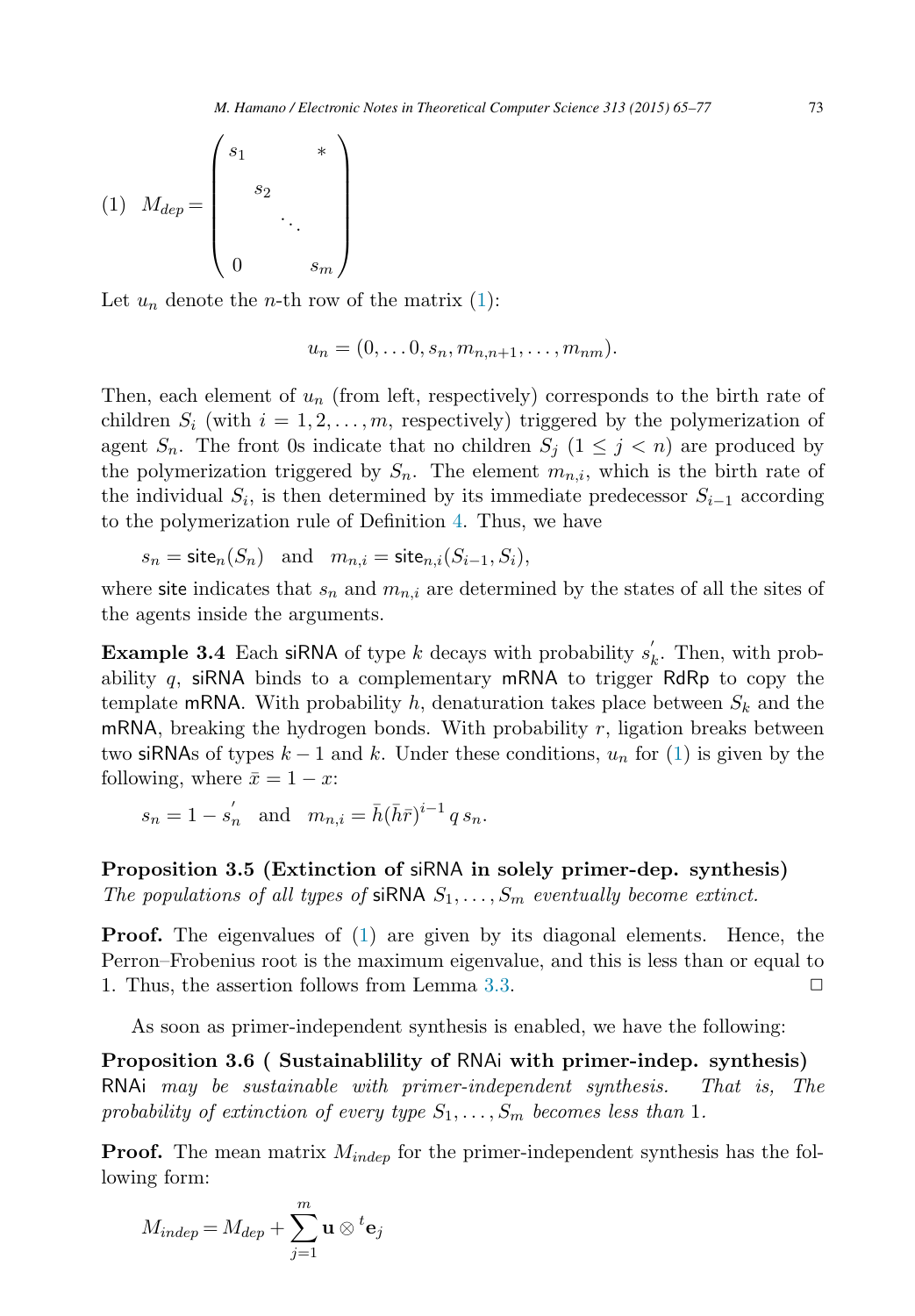<span id="page-9-0"></span>where

 $\mathbf{u} = (q, qc, qc^2, \dots, qc^{m-1})$ 

is given by a geometric sequence whose initial term  $q$  denotes the probability of  $RdRp$ mediation. Each element (from left, respectively) represents the birth rate of the corresponding type  $S_1, \ldots, S_m$ , respectively. Following the convention of Example [3.4,](#page-8-0) the common ratio c is given by  $c = \bar{h}\bar{r}$ .

The Perron–Frobenius root of  $M_{indep} - M_{dep}$  is given by  $\rho = \sum_{i=1}^{m} u_i =$  $q \sum_{i=1}^{m-1} c^{i-1}$ . With appropriate choices for the parameters q and c, it is possible to ensure  $\rho > 1$ . By Lemma [3.2](#page-7-0) for irreducible processes, the assertion holds.  $\Box$ 

### **4 Invariance under Model Refinements**

The original rule of polymerization is local and compact in that the creation of  $S_{k+1}$  of the lower strand is determined only by local knowledge of the immediate predecessor  $S_k$ . The knowledge concerns whether sites h and r of  $S_k$  are bound to the upper strand and to the predecessor by hydrogen and phosphate bonds, respectively. We can refine this rule to make this local description global, and thus incorporate contextual knowledge from all predecessors of siRNA (i.e.,  $S_j$  with  $j \leq k$ ) as well as on the template mRNA.

**Definition 4.1** The polymerization rule is refined as follows:

$$
S_k(l, h^{1_k}, r^k),
$$
  
\n
$$
\Pi_{j < k} S_j, \text{ mRNA}(h^{1_k}, h) \longrightarrow \Pi_{j < k} S_j, \text{ mRNA}(h^{1_k}, h^{1_{k+1}}),
$$
  
\n
$$
S_{k+1}(l, h^{1_{k+1}}, r^{k+1})
$$

Although the states of all sites of  $S_i$  ( $j < k$ ) are accounted for, no bonding conditions are required for the hydrogen and phosphate sites.  $\text{mRNA}(h, h)$  denotes the two sites of contiguous agents of  $S_k$  and  $S_{k+1}$  in the template. See Figure 6 for the refined rule.



Fig. 6. Rule refinement for polymerization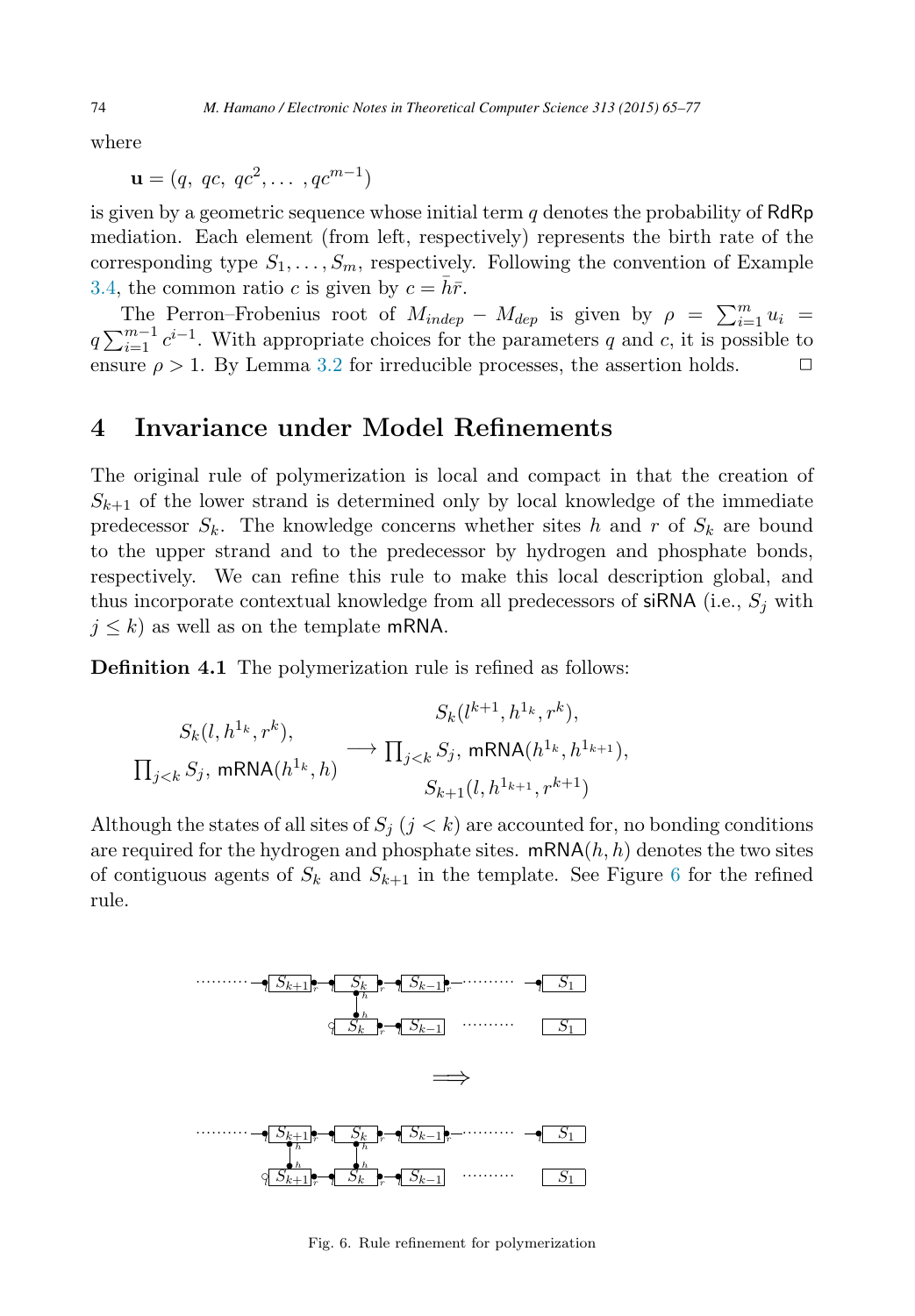The branching process for the refined rule is given by the mean matrix  $M_{ref(dep)}$ . This has the same form as  $(1)$ , but the *n*-th row  $u_n$  is now given by

 $s_n = \text{site}_n(S_n, \text{mRNA})$  and  $m_{n,i} = \text{site}_{n,i}(S_n, S_{n+1}, \ldots, S_{i-1}, S_i, \text{mRNA}).$ Note that the number of arguments of site is enlarged to accommodate all  $S_i$   $(j \leq n)$ as well as mRNA.

**Proposition 4.2 (Invariance under the rule refinements)** The extinction property of Proposition [3.5](#page-8-0) is invariant under the rule refinement of Definition [4.1.](#page-9-0)

**Proof.** The Perron–Frobenius roots of the mean matrices do not increase under the refinement. That is,  $\rho_{M_{dep}} \ge \rho_{M_{ref}(dep)}$  for any model refinement  $ref(dep)$ defined in Definition [4.1](#page-9-0) to the primer-dependent synthesis. This is because the diagonal elements of the matrices do not increase, i.e.,  $\text{site}_n(S_n) \geq \text{site}_n(S_n, \text{mRNA})$ for  $1 \le n \le m$ . These elements are sufficient to determine the root, given that both  $M_{net}(t_{cm})$  and  $M_{den}$  are triangular.  $M_{ref(dep)}$  and  $M_{dep}$  are triangular.

### **5 Conclusions and Future Works**

In this paper, we modelled RNAi using a rule-based approach and investigated Galton–Watson multitype branching processes for several types of siRNA. We demonstrated the extinction of all types of siRNA for primer-dependent synthesis of RNAi in a compact model (Proposition [3.5\)](#page-8-0). Model refinement was used to validate our compact description, so that the extinction property remains invariant throughout the class of the refinement (Definition [4.1\)](#page-9-0), forcing the model to be less compact (Proposition 4.2). We also studied a branching process for primerindependent synthesis, which was shown to make RNAi sustainable (Proposition [3.6\)](#page-8-0).

In future work, we will consider the following three problems: (1) This paper does not discuss any heterogeneity peculiar to reducible branching processes for primer-dependent synthesis. We expect that distributions of individuals of each siRNA type may be captured by rule-based modelling. The distribution of spreading concentrations of siRNA has been experimentally observed in [\[23\]](#page-12-0) for animal RNAi, with the concentration differing according to the origin  $(5' \text{ or } 3')$  of the siRNA. This spreading is being investigated by experimental biologists from the standpoint that the two syntheses discussed in our paper could explain the difference in RNAi [\[17\]](#page-12-0) between plants [\[1,4\]](#page-11-0) and animals [\[23\]](#page-12-0). Branching in continuous time should be examined, and stochastic semantics and quantitative Monte Carlo simulations  $[25,5]$  $[25,5]$ , especially the kappa simulator  $[11]$ , are naturally applicable in this domain. (2) Although our interest in the interactions of nucleic acids is to capture an autonomous computational mechanism [\[15\]](#page-11-0) of RNAi, which in this paper results from the stochastic process calculus of the kappa, the interactions via hydrogen bonds also play fundamental roles in Cardelli-Phillips' strand displacement calculus [\[24\]](#page-12-0) for designing DNA circuits. A challenging angle for future work would be to design analogous information-processing circuits for RNA. (3) The dual notion of model refinement is *model abstraction*  $[8]$ , which is an important tool for avoiding the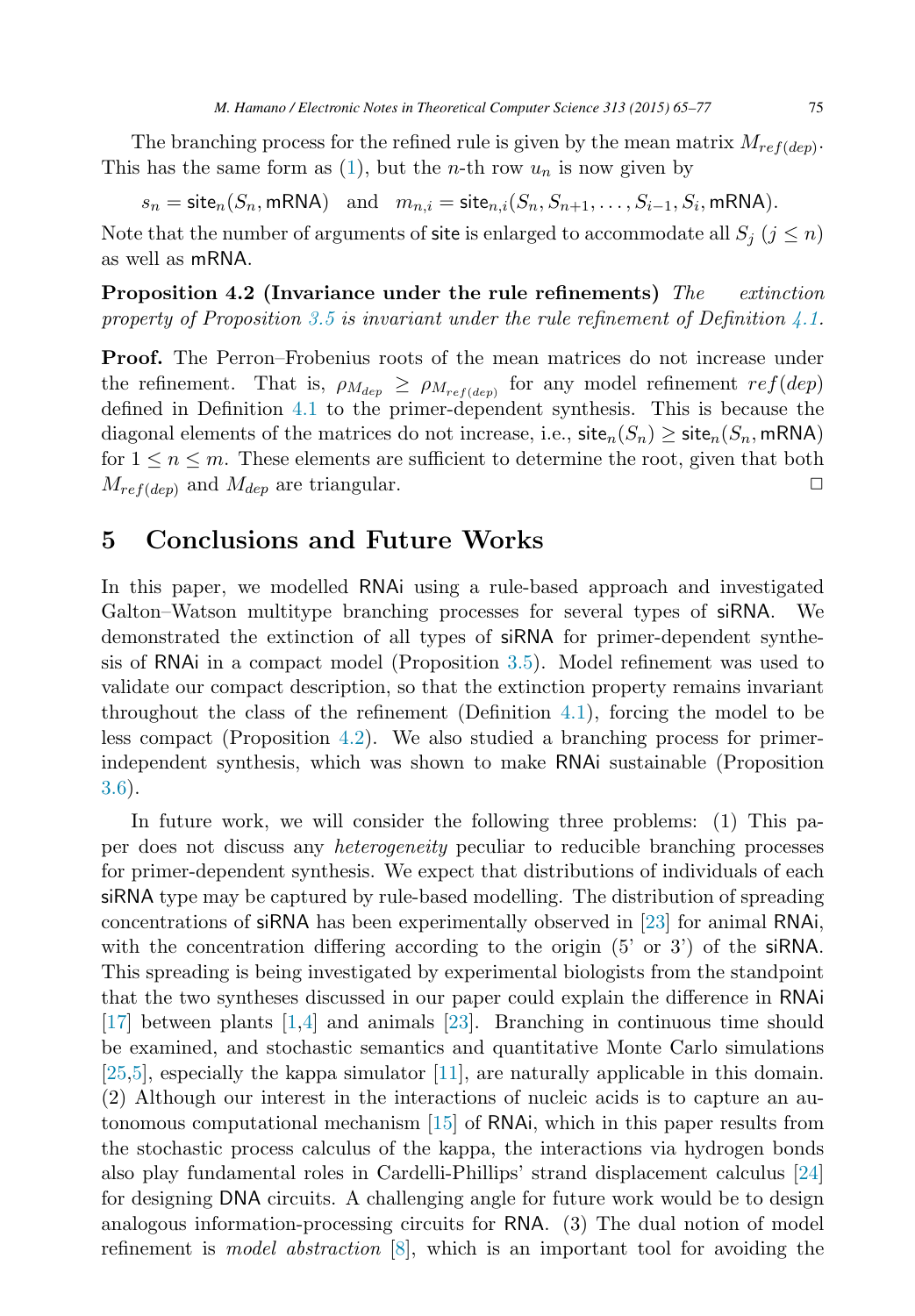<span id="page-11-0"></span>problem of combinatorial explosion. The results of this paper can be seen as the exactness of abstraction employed by local descriptions of rules. A theoretical formulation of the dual notions may characterize the exactness of an abstract model in terms of some invariance under appropriate model refinements.

## **Acknowledgement**

The author would like to express his sincere thanks to Jérôme Feret, Russ Harmer and Jean Krivine for their criticisms and helpful discussions on the kappa modelling presented in this paper. Thanks are also due to the anonymous referees and participants of the SASB 2012 workshop for helpful criticisms and discussions. The present version benefits from discussions with them.

## **References**

- [1] David Baulcombe, RNA silencing in plants, Nature. **431**, 356-63, (2004)
- [2] David Baulcombe, Amplified Silencing, Science **315**, 199-200 (2007)
- [3] C.T. Bergstrom, E. McKittrick and R. Antia, Mathematical models of RNA silencing: unidirectional amplification limits accidental self-directed reactions, Proc. Natl. Acad. Sci. USA 100(20), 11511-11516 (2003)
- [4] Peter Brodersen and Olivier Voinnet, The diversity of RNA silencing pathways in plants, TRENDS in Genetics 22(5), 268-280 (2006)
- [5] Luca Cardelli, On process rate semantics, Theor. Comput. Sci. **391**(3): 190-215 (2008)
- [6] G. Cuccato, A. Polynikis, V. Siciliano, M. Graziano, M. di Bernardo and D. di Bernardo, Modeling RNA interference in mammalian cells, BMC Systems Biology 2011, **5**:19
- [7] Vincent Danos, Jérôme Feret, Walter Fontana, Russell Harmer and Jean Krivine. Rule-based modelling, symmetries, refinements, (FMSB 2008), Lecture Notes in Bioinformatics **<sup>5054</sup>**. 103-122 (2008), Springer.
- [8] Vincent Danos, Jérôme Feret, Walter Fontana, and Jean Krivine, Abstract Interpretation of Cellular Signalling Networks, Verification, Model Checking and Abstract Interpretation, VMCAI'08. Lecture Notes in Computer Science **4905**, Springer pp 83-97 (2008).
- [9] Vincent Danos, Jérôme Feret, Walter Fontana, Russell Harmer and Jean Krivine, Rule-based modelling of cellular signalling, (CONCUR 2007), LNCS **4730**, Springer (2007)
- [10] Vincent Danos and Cosimo Laneve, Core formal molecular biology, Proc. 12th. ESOP, LNCS **<sup>2618</sup>**, 302-318, Springer, 2003.
- [11] Vincent Danos, Jérôme Feret, Walter Fontana, and Jean Krivine. Scalable simulation of cellular signaling networks. In Proc. APLAS07, LNCS **4807**, 139-157, 2007.
- [12] Jérôme Feret, Vincent Danos, Jean Krivine, Russ Harmer and Walter Fontana, *Internal coarse-graining* of molecular systems, Proc. Natl. Acad. Sci. USA, (2009), **106** (16)
- [13] M.A.C. Groenenboom, A.F.M. Marée and P. Hogeweg, The RNA Silencing Pathway: The Bits and Pieces That Matter, PLoS Comput. Biol. 1(2), 155-165 (2005)
- [14] P. Haccou, P. Jagers and V A. Vatutin, "Branching Processes: Variation, Growth, and Extinction of Populations", Cambridge University Press (Cambridge Studies in Adaptive Dynamics) (2007)
- [15] Masahiro Hamano, RNA interference and Register Machines (extended abstract), Proceedings of 6th Workshop on Membrane Computing and Biologically Inspired Process Calculi (MecBIC2012), Electronic Proceedings in Theoretical Computer Science 100, (2012), 107112.
- [16] Russ Harmer, Vincent Danos, Jérôme Feret, Jean Krivine and Walter Fontana, *Intrinsic Information* carriers in combinatorial dynamical systems, Chaos, 2010, **20** (3), pp.037108